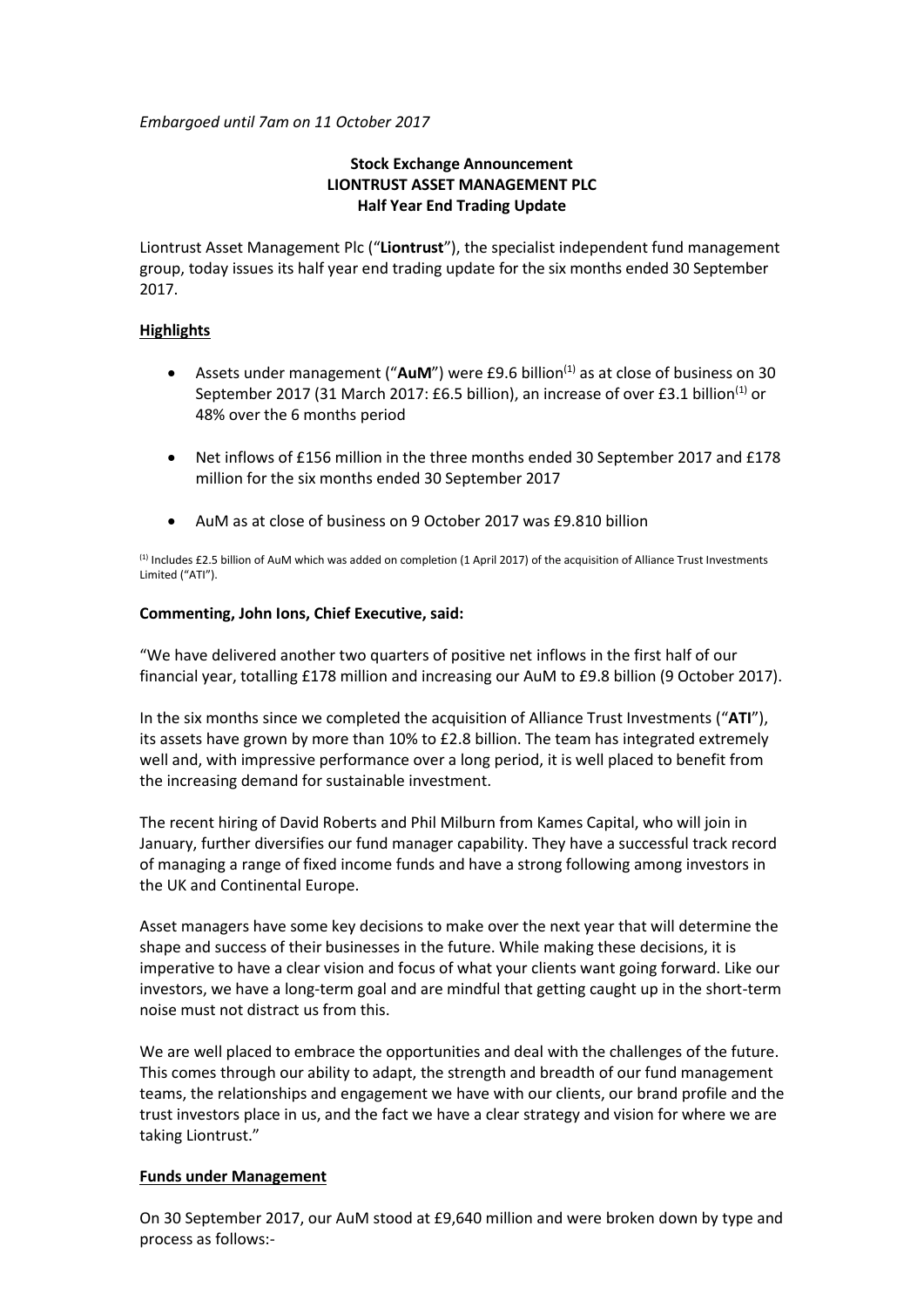| <b>Process</b>         | Total | <b>Institutional</b> | <b>UK Retail</b> | <b>Multi-Asset</b> | <b>Offshore Funds</b>    |
|------------------------|-------|----------------------|------------------|--------------------|--------------------------|
|                        | f(m)  | <u>(£m)</u>          | <u>(£m)</u>      | f(m)               | f(m)                     |
| Cashflow Solution      | 947   | 507                  | 322              |                    | 118                      |
| Economic Advantage     | 4,404 | 283                  | 4,046            |                    | 75                       |
| <b>Macro Thematic</b>  | 459   | 124                  | 308              |                    | 27                       |
| European Income        | 244   | ٠                    | 244              | ٠                  | $\overline{\phantom{0}}$ |
| Asia                   | 111   |                      | 99               |                    | 12                       |
| Sustainable Investment | 2,792 | 52                   | 2,542            |                    | 198                      |
| Multi-Asset            | 634   | ٠                    | ۰                | 634                | ٠                        |
| Indexed                | 49    | ٠                    | 49               | ۰                  | ۰                        |
| <b>Total</b>           | 9,640 | 966                  | 7,610            | 634                | 430                      |

On 9 October 2017, our AuM was £9.810 billion.

### **Funds Flows**

The net inflows over the three months to 30 September 2017 are £156 million (2016: £26 million). A reconciliation of fund flows and AuM over the three months to 30 September 2017 is as follows:-

|                                   | Total<br>£m | <b>Institutional</b><br>£m | <b>UK Retail</b><br><u>£m</u> | Multi-<br>Asset<br>$\mathbf{f}$ m | <b>Offshore Funds</b><br>£m |
|-----------------------------------|-------------|----------------------------|-------------------------------|-----------------------------------|-----------------------------|
| Opening AuM - 1 July 2017         | 9,253       | 945                        | 7,312                         | 604                               | 392                         |
| Net flows                         | 156         | (11)                       | 126                           | 23                                | 18                          |
| Market and Investment performance | 231         | 32                         | 172                           | 7                                 | 20                          |
| Closing AuM - 30 September 2017   | 9,640       | 966                        | 7,610                         | 634                               | 430                         |

Liontrust has recorded net inflows for the half year are £178 million (2016: £92 million). A reconciliation of fund flows and AuM over the half year is as follows:-

|                                                   | Total<br>£m  | <b>Institutional</b><br>£m | <b>UK Retail</b><br>£m | Multi-<br>Asset<br>£m | <b>Offshore Funds</b><br>£m |
|---------------------------------------------------|--------------|----------------------------|------------------------|-----------------------|-----------------------------|
| Opening AuM - 1 April 2017                        | 6,523        | 1,044                      | 4,648                  | 612                   | 219                         |
| Net flows                                         | 178          | (160)                      | 303                    | $\overline{2}$        | 33                          |
| Acquisitions<br>Market and Investment performance | 2,518<br>421 | 49<br>33                   | 2,316<br>343           | ۰<br>20               | 153<br>25                   |
| Closing AuM - 30 September 2017                   | 9,640        | 966                        | 7,610                  | 634                   | 430                         |

# **Fund Performance (Quartile ranking)**

|                          | <b>Quartile ranking</b><br>– Since<br>Launch/Manager<br><b>Appointed</b> | <b>Quartile</b><br>ranking $-5$<br>vear | <b>Quartile</b><br>ranking $-3$<br>vear | <b>Quartile</b><br>ranking $-1$<br>vear | Launch<br>Date/Manager<br><b>Appointed</b> |
|--------------------------|--------------------------------------------------------------------------|-----------------------------------------|-----------------------------------------|-----------------------------------------|--------------------------------------------|
| Liontrust UK Growth Fund |                                                                          |                                         |                                         |                                         | 25/03/2009                                 |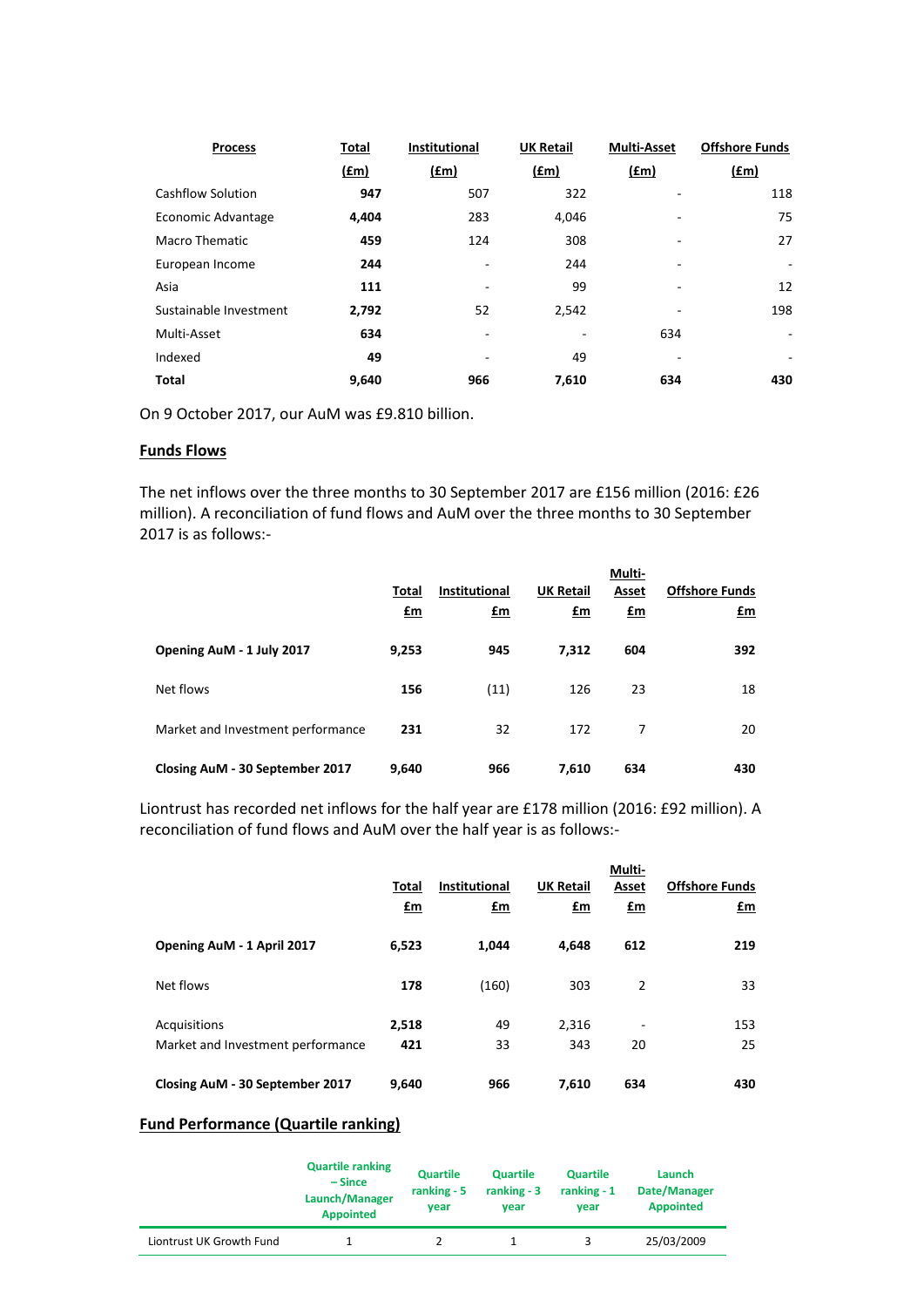| <b>Liontrust Special Situations</b><br>Fund                   | $\mathbf 1$    | $\overline{2}$ | $\mathbf 1$    | $\overline{2}$ | 10/11/2005 |
|---------------------------------------------------------------|----------------|----------------|----------------|----------------|------------|
| Liontrust UK Smaller<br>Companies Fund                        | $\mathbf{1}$   | $\mathbf{1}$   | $\mathbf{1}$   | 3              | 08/01/1998 |
| Liontrust UK Micro Cap<br>Fund                                | 3              | L.             |                | 3              | 09/03/2016 |
| <b>Liontrust Macro Equity</b><br>Income Fund                  | $\mathbf{1}$   | 3              | 4              | 3              | 31/10/2003 |
| Liontrust Macro UK Growth<br>Fund                             | $\overline{2}$ | 4              | 4              | 3              | 01/08/2002 |
| Liontrust European Growth<br>Fund                             | $\mathbf{1}$   | $\overline{2}$ | $\mathbf{1}$   | 4              | 15/11/2006 |
| Liontrust Asia Income Fund                                    | 2              | 2              | $\overline{2}$ | 4              | 05/03/2012 |
| Liontrust European Income<br>Fund                             | 3              | 4              | 4              | 4              | 15/12/2005 |
| Liontrust European<br><b>Enhanced Income Fund</b><br>(Hedged) | 4              | 4              | 4              | 4              | 30/04/2010 |
| Liontrust Global Income<br>Fund                               | 4              |                | $\overline{4}$ | 3              | 03/07/2013 |
| Liontrust Monthly Income<br><b>Bond Fund</b>                  | $\mathbf 1$    | 1              | $\mathbf{1}$   | 1              | 12/07/2010 |
| Liontrust SF Absolute<br>Growth Fund                          | 4              | $\mathbf{1}$   | $\mathbf{1}$   | $\mathbf{1}$   | 19/02/2001 |
| Liontrust SF Corporate<br><b>Bond Fund</b>                    | $\mathbf{1}$   | $\mathbf{1}$   | $\mathbf{1}$   | $\mathbf{1}$   | 20/08/2012 |
| Liontrust SF Cautious<br>Managed Fund                         | $\mathbf 1$    | L.             | $\mathbf{1}$   | $\mathbf{1}$   | 23/07/2014 |
| Liontrust SF Defensive<br>Managed Fund                        | $\mathbf{1}$   |                | $\mathbf 1$    | $\mathbf 1$    | 23/07/2014 |
| Liontrust SF European<br>Growth Fund                          | $\overline{2}$ | $\overline{2}$ | $\mathbf{1}$   | $\overline{2}$ | 19/02/2001 |
| Liontrust SF Global Growth<br>Fund                            | 4              | $\overline{2}$ | $\overline{2}$ | $\mathbf{1}$   | 19/02/2001 |
| Liontrust SF Managed Fund                                     | 3              | $\mathbf{1}$   | $\mathbf{1}$   | $\mathbf{1}$   | 19/02/2001 |
| Liontrust UK Ethical Fund                                     | $\overline{2}$ | $\mathbf{1}$   | $\mathbf{1}$   | $\mathbf{1}$   | 01/12/2000 |
| Liontrust SF UK Growth<br>Fund                                | $\overline{2}$ | $\mathbf{1}$   | $\mathbf{1}$   | 1              | 19/02/2001 |

Source: Financial Express, total return (income reinvested and net of fees), bid to bid, to 30 September 2017 unless otherwise stated, based on primary share classes. The above funds are all UK authorised unit trusts or UK authorised ICVCs (primary share class). Liontrust FTSE 100 Tracker Fund (index fund) not included. Past performance is not a guide to the future; the value of investments and the income from them can fall as well as rise. Investors may not get back the amount originally subscribed. Quartile rankings correct as at 03/10/2017.

#### **MiFID II**

Access to insightful research makes a valued contribution to the successful implementation of our investment processes. Ensuring our fund managers and analysts continue to be able to use the right balance of external research, quality data and good investment tools at the appropriate cost is important in being able to provide successful active management now and into the future. The market for research is still evolving and we have been engaging with research providers over the last year to agree our requirements going forward. We will be detailing our plans for research and all the other requirements under MiFID II in due course.

## **Notice of Half Year Results Announcement**